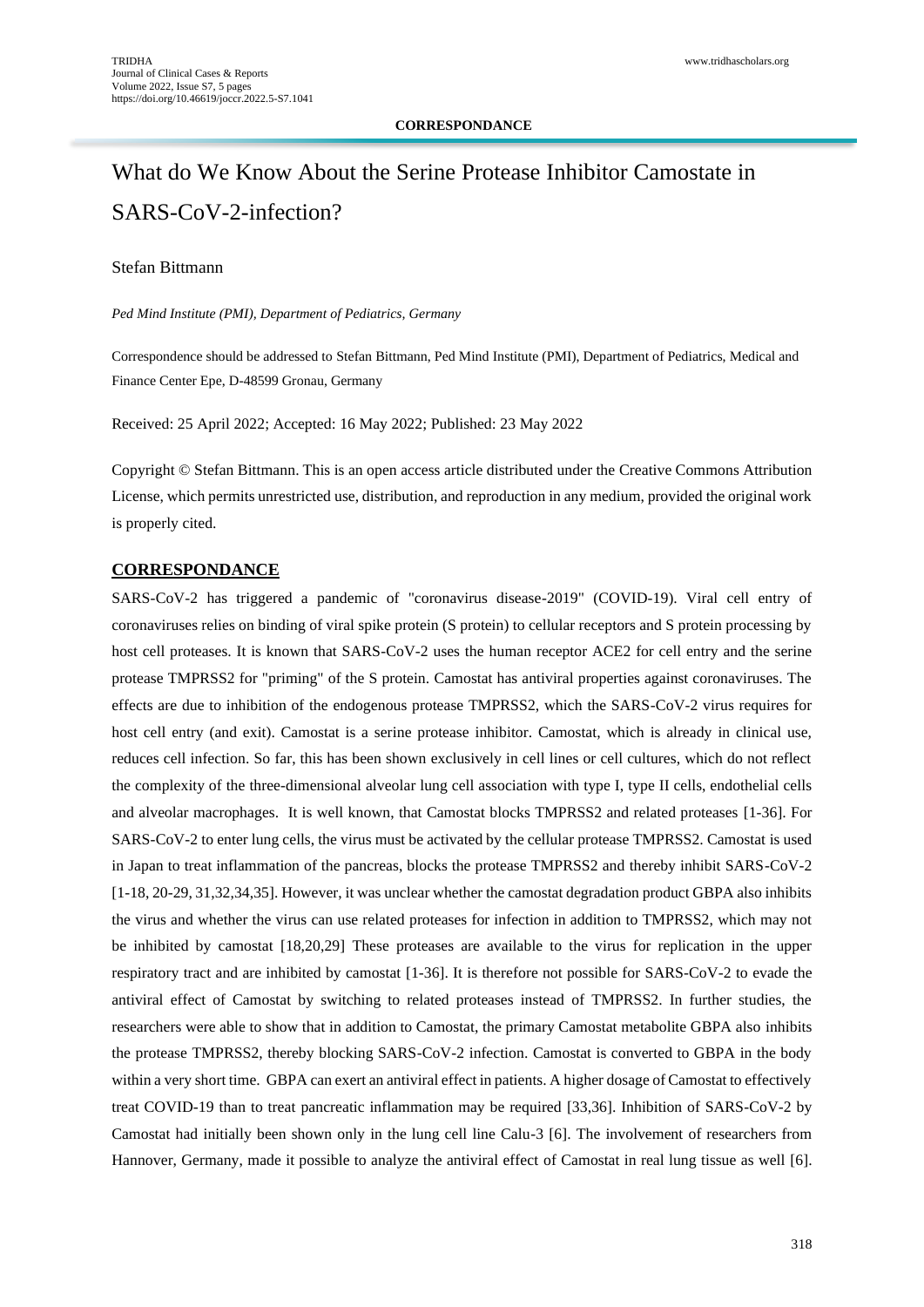Camostat and GBPA inhibit SARS-CoV-2 infection of lung tissue [15]. The camostat mesilate-containing drug Foipan® has been available on the Japanese market since 1986 [1-36]. It is used to treat chronic inflammation of the pancreas and postoperative reflux esophagitis [33,36]. According to the product information, the substance has an inhibitory effect on several enzymes and intervenes in various systems in the body. Among other things, an inhibitory effect on trypsin and normalization of amylase levels are mentioned [33,36]. However, the reason why this substance suddenly becomes interesting in the corona crisis is different [24,26,30]. Camostat is defined as 4-[[4-[(Aminoiminomethyl)amino]benzoyl]oxy]benzen-essigsäure 2-(Dimethylamino)-2-oxoethylestermethansulfonat; FOY 305; FOY-S 980; Foipan -mesylat) [1-36]. The empirical formula is C20H22N4O5.CH3S=3H [24,35]. The molecular weight is 494.52. The melting point is between 164-168 degrees. Camostat is stored in the refrigerator. The UN No. is 3077, the CAS No. is 59721-29-8. Camostat belongs to the protease inhibitor class of drugs, and its mechanism of action is antifibrinolysis [1-36]. Camostat is a synthetically produced active ingredient from the protease inhibitor group [1-36]. It is approved in Japan as Foipan (Manufacturer: Ono pharmaceutical) for the oral treatment of chronic pancreatitis and postoperative esophagitis caused by reflux of gastric acid [33,36]. Chemically, camostat is a derivative of p-aminobenzoic acid. The active ingredient is used medicinally as camostat mesilate, i.e., as the salt of methanesulfonic acid [1-36]. Camostat inhibits in vitro various pancreatic and plasmatic proteolytic enzymes such as trypsin, plasmin, pancreatic kallikrein, plasma kallikrein, and thrombin, as well as the hydrolytic activity of C1r and C1 esterase [33,36]. Camostat further inhibits the cellular protease TMPRSS2 in vitro [1-18, 20-29, 31,32, 34,35]. The efficacy of Camostat in different cell cultures has already been demonstrated [1-36]. Camostats inhibits TMPRSS2, the enzyme is expressed on the human cell surface after autocatalytic activation, mainly in the small intestine and to a lesser extent in the liver, heart, prostate, thymus and lung [1-36]. According to studies, SARS-CoV-2, the virus responsible for COVID-19, requires TMPRSS2 present in the human body to enter the host cell, which may provide a target for treatment [1-18, 20-29, 31,32, 34, 35]. Therapeutic efficacy in COVID-19 patients remains to be tested in clinical trials [2, 3, 4, 6, 24, 32]. Similarly, it is to be investigated whether the active substance can be injected directly into the lungs. It is unclear whether camostat per se is sufficiently available in the lungs. According to scientific information of the German Federal Institute for Drugs and Medical Devices, the necessary doses, extrapolated from results obtained in cell cultures, would be so strong in patients of standard weight that serious side effects could occur. Camostat is among the drugs for which the German Federal Ministry of Health initiated central procurement in April 2020 for the treatment of infected and severely ill COVID-19 patients in Germany. Since COVID-19 therapy is an individual therapeutic trial without clinical proof of efficacy, its use should be considered on a patient-by-patient basis, primarily for severe forms of the disease.

## **REFERENCES**

- 1. [Breining P, Frølund AL, Højen JF et al. \(2021\) Camostat mesylate against SARS-CoV-2 and COVID-19-](https://pubmed.ncbi.nlm.nih.gov/33176395/) [Rationale, dosing and safety. Basic & Clinical Pharmacology & Toxicology 128\(2\): 204-212.](https://pubmed.ncbi.nlm.nih.gov/33176395/)
- 2. [Hoffmann M, Kleine-Weber H, Schroeder S et al. \(2020\) SARS-CoV-2 cell entry depends on ACE2 and](https://pubmed.ncbi.nlm.nih.gov/32142651/)  [TMPRSS2 and is blocked by a clinically proven protease inhibitor. Cell 181\(2\): 271-280.e8.](https://pubmed.ncbi.nlm.nih.gov/32142651/)
- 3. [Hoffmann M, Hofmann-Winkler H, Smith JC](https://pubmed.ncbi.nlm.nih.gov/33676899/) et al. (2021) Camostat mesylate inhibits SARS-CoV-2 [activation by TMPRSS2-related proteases and its metabolite GBPA exerts antiviral activity. EBioMedicine](https://pubmed.ncbi.nlm.nih.gov/33676899/) 65: [103255.](https://pubmed.ncbi.nlm.nih.gov/33676899/)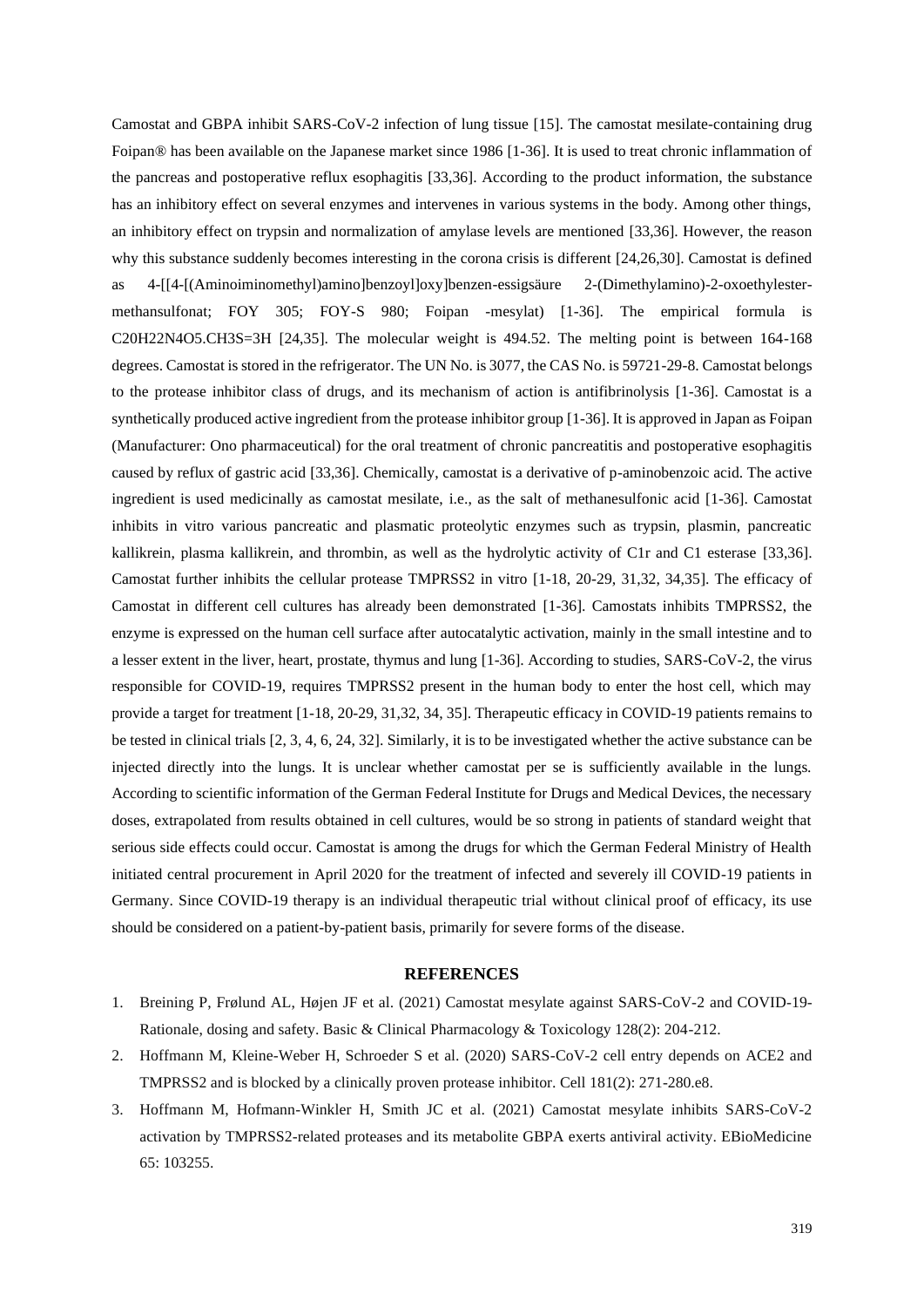- 4. Gunst JD, Staerke NB, Pahus MH et al. (2021) [Efficacy of the TMPRSS2 inhibitor camostat mesilate in](https://pubmed.ncbi.nlm.nih.gov/33903855/)  [patients hospitalized with COVID-19-a double-blind randomized controlled trial. EClinicalMedicine](https://pubmed.ncbi.nlm.nih.gov/33903855/) 35: [100849.](https://pubmed.ncbi.nlm.nih.gov/33903855/)
- 5. Uno Y (2020) [Camostat mesilate therapy for COVID-19. Internal and](https://pubmed.ncbi.nlm.nih.gov/32347443/) Emergency Medicine 15(8): 1577- [1578.](https://pubmed.ncbi.nlm.nih.gov/32347443/)
- 6. [Hoffmann M, Hofmann-Winkler H, Smith JC](https://pubmed.ncbi.nlm.nih.gov/32793911/) et al. (2020) Camostat mesylate inhibits SARS-CoV-2 [activation by TMPRSS2-related proteases and its metabolite GBPA exerts antiviral activity. bioRxiv](https://pubmed.ncbi.nlm.nih.gov/32793911/)  [\[Preprint\].](https://pubmed.ncbi.nlm.nih.gov/32793911/)
- 7. Hofmann-Winkler H, Moerer O, Alt-Epping S [et al. \(2020\) Camostat Mesylate may reduce severity of](https://pubmed.ncbi.nlm.nih.gov/33225308/)  [coronavirus disease 2019 sepsis: A first observation. Critical](https://pubmed.ncbi.nlm.nih.gov/33225308/) Care Explorations 2(11): e0284.
- 8. McKee DL, Sternberg A, Stange U et al. (2020) [Candidate drugs against SARS-CoV-2 and COVID-19.](https://pubmed.ncbi.nlm.nih.gov/32360480/)  [Pharmacological](https://pubmed.ncbi.nlm.nih.gov/32360480/) Research 157: 104859.
- 9. Sakr Y, Bensasi H, Taha A et al. (2021) [Camostat mesylate therapy in critically ill patients with COVID-19](https://pubmed.ncbi.nlm.nih.gov/33846824/)  [pneumonia. Intensive Care Medicine 47\(6\): 707-709.](https://pubmed.ncbi.nlm.nih.gov/33846824/)
- 10. [Sun G, Sui Y, Zhou Y et al. \(2021\) Structural basis of covalent inhibitory mechanism of TMPRSS2-related](https://pubmed.ncbi.nlm.nih.gov/34160253/)  [serine proteases by camostat. Journal of Virology 95\(19\): e0086121.](https://pubmed.ncbi.nlm.nih.gov/34160253/)
- 11. [Faheem, Kumar BK, Sekhar KVGC et al. \(2020\) Druggable targets of SARS-CoV-2 and treatment](https://pubmed.ncbi.nlm.nih.gov/32947136/)  [opportunities for COVID-19. Bioorganic](https://pubmed.ncbi.nlm.nih.gov/32947136/) Chemistry 104: 104269.
- 12. Sørensen LK, Hasselstrøm JB, Gunst JD et al. (2021) [Determination of camostat and its metabolites in human](https://pubmed.ncbi.nlm.nih.gov/34252447/)  plasma - [preservation of samples and quantification by a validated UHPLC-MS/MS method. Clinical](https://pubmed.ncbi.nlm.nih.gov/34252447/) [Biochemistry 96:](https://pubmed.ncbi.nlm.nih.gov/34252447/) 56-62.
- 13. [Yuan L, Li M, Zhang Z et al. \(2021\) Camostat mesilate inhibits pro-inflammatory cytokine secretion and](https://pubmed.ncbi.nlm.nih.gov/34527443/)  [improves cell viability by regulating MFGE8 and HMGN1 in lipopolysaccharide-stimulated DF-1 chicken](https://pubmed.ncbi.nlm.nih.gov/34527443/)  [embryo fibroblasts. Peer](https://pubmed.ncbi.nlm.nih.gov/34527443/) J 9: e12053.
- 14. Neary M, Box H, Sharp J et al. (2021) [Evaluation of intranasal nafamostat or camostat for SARS-CoV-2](https://www.biorxiv.org/content/10.1101/2021.07.08.451654v1.article-info)  [chemoprophylaxis in Syrian golden hamsters. bioRxiv \[Preprint\].](https://www.biorxiv.org/content/10.1101/2021.07.08.451654v1.article-info)
- 15. Weiss J, Bajraktari-Sylejmani G, Haefeli WE (2021) [Low risk of the TMPRSS2 inhibitor camostat mesylate](https://pubmed.ncbi.nlm.nih.gov/33647240/)  [and its metabolite GBPA to act as perpetrators of drug-drug interactions.](https://pubmed.ncbi.nlm.nih.gov/33647240/) Chemic0-Biological Interaction 338: [109428.](https://pubmed.ncbi.nlm.nih.gov/33647240/)
- 16. Kitagawa J, Arai H, Iida H et al. (2021) [A phase I study of high dose camostat mesylate in healthy adults](https://pubmed.ncbi.nlm.nih.gov/33982445/)  [provides a rationale to repurpose the TMPRSS2 inhibitor for the treatment of COVID-19. Clinical and](https://pubmed.ncbi.nlm.nih.gov/33982445/) Translational [Science 14\(5\):](https://pubmed.ncbi.nlm.nih.gov/33982445/) 1967-1976.
- 17. Mizumoto T, Kakizoe Y, Nakagawa T et al. (2021) [A serine protease inhibitor camostat mesilate prevents](https://pubmed.ncbi.nlm.nih.gov/34116732/)  [podocyte apoptosis and attenuates podocyte injury in metabolic syndrome model rats. Journal of](https://pubmed.ncbi.nlm.nih.gov/34116732/) [Pharmacological](https://pubmed.ncbi.nlm.nih.gov/34116732/) Sciences 146(4): 192-199.
- 18. Zhu H, Du W, Song M et al. (2020) [Spontaneous binding of potential COVID-19 drugs \(Camostat and](https://pubmed.ncbi.nlm.nih.gov/33505639/)  [Nafamostat\) to human serine protease TMPRSS2. Computational and](https://pubmed.ncbi.nlm.nih.gov/33505639/) Structural Biotechnology Journal 19: [467-476.](https://pubmed.ncbi.nlm.nih.gov/33505639/)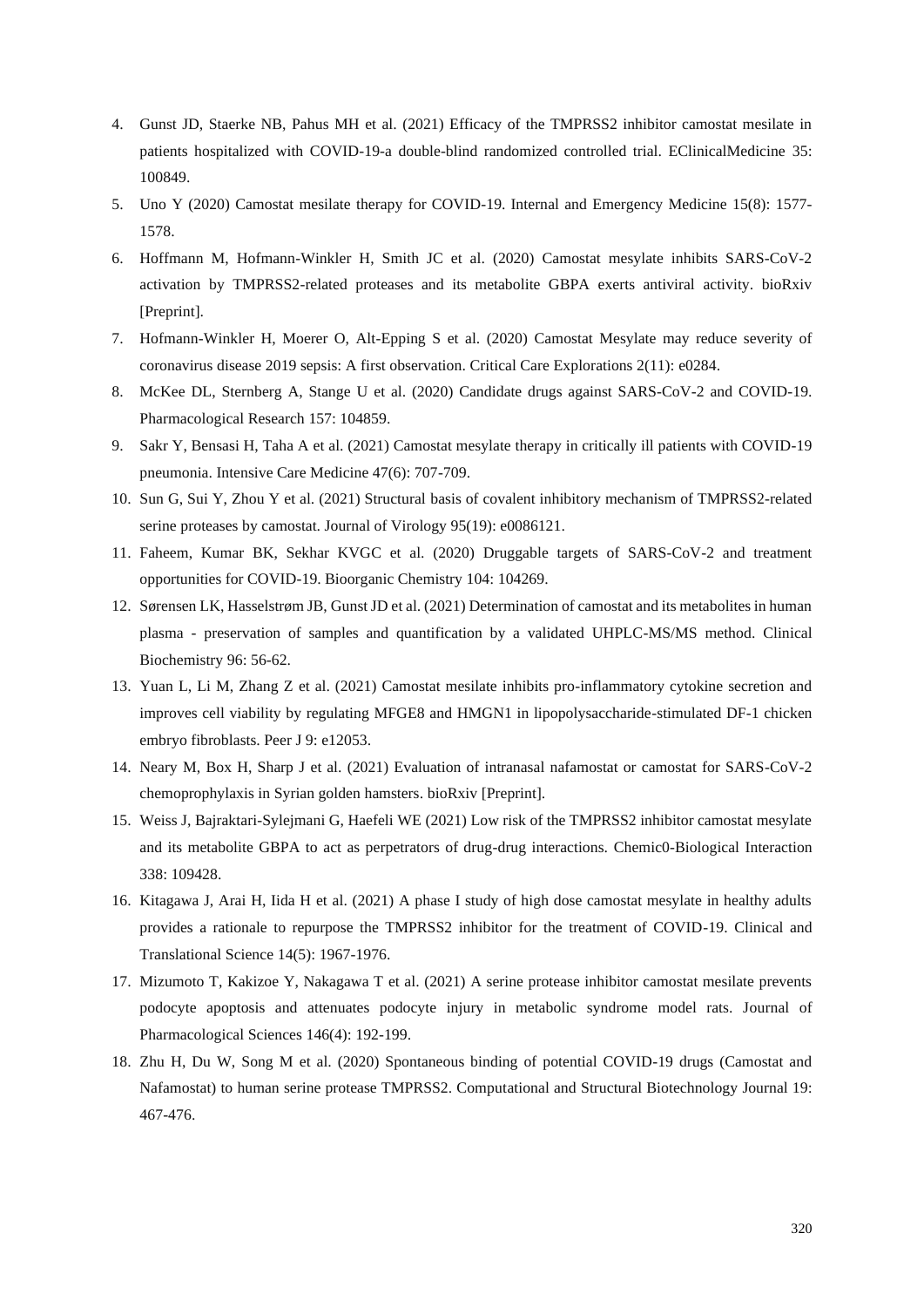- 19. Yamawaki H, Futagami S, Kaneko K et al. (2019) [Camostat mesilate, pancrelipase, and rabeprazole](https://pubmed.ncbi.nlm.nih.gov/30391941/)  [combination therapy improves epigastric pain in early chronic pancreatitis and functional dyspepsia with](https://pubmed.ncbi.nlm.nih.gov/30391941/)  [pancreatic enzyme abnormalities. Digestion](https://pubmed.ncbi.nlm.nih.gov/30391941/) 99(4): 283-292.
- 20. Liu T, Luo S, Libby P et al. (2020) [Cathepsin L-selective inhibitors: A potentially promising treatment for](https://pubmed.ncbi.nlm.nih.gov/32470470/)  [COVID-19 patients. Pharmacology and](https://pubmed.ncbi.nlm.nih.gov/32470470/) Therapeutics 213: 107587.
- 21. Oroojalian F, Haghbin A, Baradaran B et al. (2020) [Novel insights into the treatment of SARS-CoV-2](https://pubmed.ncbi.nlm.nih.gov/32991900/)  [infection: An overview of current clinical trials. International Journal of](https://pubmed.ncbi.nlm.nih.gov/32991900/) Biological Macromolecules 165(Pt A): [18-43.](https://pubmed.ncbi.nlm.nih.gov/32991900/)
- 22. Zhao H, Lu L, Peng Z et al. (2022) [SARS-CoV-2 omicron variant shows less efficient replication and fusion](https://pubmed.ncbi.nlm.nih.gov/34951565/)  [activity when compared with delta variant in TMPRSS2-expressed cells. Emerging](https://pubmed.ncbi.nlm.nih.gov/34951565/) Microbes and Infection 11(1): [277-283.](https://pubmed.ncbi.nlm.nih.gov/34951565/)
- 23. Ragia G, Manolopoulos VG (2020) [Inhibition of SARS-CoV-2 entry through the ACE2/TMPRSS2 pathway:](https://pubmed.ncbi.nlm.nih.gov/32696234/)  A [promising approach for uncovering early COVID-19 drug therapies. European](https://pubmed.ncbi.nlm.nih.gov/32696234/) Journal of Clinical [Pharmacology 76\(12\):](https://pubmed.ncbi.nlm.nih.gov/32696234/) 1623-1630.
- 24. [Halford S, Wan S, Dragoni I et al. \(2021\) CDD SPIKE-1 Project Team. SPIKE-1: A randomised phase II/III](https://pubmed.ncbi.nlm.nih.gov/34412682/)  [trial in a community setting, assessing use of camostat in reducing the clinical progression of COVID-19 by](https://pubmed.ncbi.nlm.nih.gov/34412682/)  [blocking SARS-CoV-2 spike protein-initiated membrane fusion. Trials](https://pubmed.ncbi.nlm.nih.gov/34412682/) 22(1): 550.
- 25. Escalante DE and Ferguson DM (2021) [Structural modeling and analysis of the SARS-CoV-2 cell entry](https://pubmed.ncbi.nlm.nih.gov/33564221/)  [inhibitor camostat bound to the trypsin-like protease TMPRSS2. Medicinal](https://pubmed.ncbi.nlm.nih.gov/33564221/) Chemistry Research 30(2): 399- [409.](https://pubmed.ncbi.nlm.nih.gov/33564221/)
- 26. [Ramakrishnan J, Kandasamy S, Iruthayaraj A](https://pubmed.ncbi.nlm.nih.gov/33512650/) et al. (2021) Strong binding of leupeptin with TMPRSS2 [protease may be an alternative to camostat and nafamostat for SARS-CoV-2 repurposed drug: Evaluation](https://pubmed.ncbi.nlm.nih.gov/33512650/)  [from molecular docking and molecular dynamics simulations. Applied](https://pubmed.ncbi.nlm.nih.gov/33512650/) Biochemistry and Biotechnology 193(6): [1909-1923.](https://pubmed.ncbi.nlm.nih.gov/33512650/)
- 27. Bittmann S, Weissenstein A, Villalon G et al. (2020) [Simultaneous treatment of COVID-19 with serine](https://pubmed.ncbi.nlm.nih.gov/32489508/)  [protease inhibitor camostat and/or cathepsin L inhibitor? Journal of](https://pubmed.ncbi.nlm.nih.gov/32489508/) Clinical Medicine Research 12(5): 320- [322.](https://pubmed.ncbi.nlm.nih.gov/32489508/)
- 28. Sonawane KD, Barale SS, Dhanavade MJ et al. (2021) [Structural insights and inhibition mechanism of](https://pubmed.ncbi.nlm.nih.gov/34075338/)  [TMPRSS2 by experimentally known inhibitors camostat mesylate, nafamostat and bromhexine](https://pubmed.ncbi.nlm.nih.gov/34075338/)  [hydrochloride to control SARS-coronavirus-2: A molecular modeling approach. Informatics in](https://pubmed.ncbi.nlm.nih.gov/34075338/) Medicine [Unlocked](https://pubmed.ncbi.nlm.nih.gov/34075338/) 24: 100597.
- 29. Li K, Meyerholz DK, Bartlett JA et al. (2021) [The TMPRSS2 inhibitor nafamostat reduces SARS-CoV-2](https://pubmed.ncbi.nlm.nih.gov/34340553/)  [pulmonary infection in mouse models of COVID-19. mBio](https://pubmed.ncbi.nlm.nih.gov/34340553/) 12(4): e0097021.
- 30. Maekawa A, Kakizoe Y, Miyoshi T et al. (2009) [Camostat mesilate inhibits prostasin activity and reduces](https://pubmed.ncbi.nlm.nih.gov/19145783/)  [blood pressure and renal injury in salt-sensitive hypertension. Journal of](https://pubmed.ncbi.nlm.nih.gov/19145783/) Hypertension 27(1): 181-189.
- 31. Hussman JP (2020) [Cellular and molecular pathways of COVID-19 and potential points of therapeutic](https://pubmed.ncbi.nlm.nih.gov/32848776/)  [intervention. Frontiers in](https://pubmed.ncbi.nlm.nih.gov/32848776/) Pharmacology 11: 1169.
- 32. Chupp G, Spichler-Moffarah A, Søgaard OS et al. (2022) [A Phase 2 randomized, double-blind, placebo](https://pubmed.ncbi.nlm.nih.gov/35132421/)[controlled trial of oral camostat mesylate for early treatment of COVID-19 outpatients showed shorter illness](https://pubmed.ncbi.nlm.nih.gov/35132421/)  [course and attenuation of loss of smell and taste. medRxiv \[Preprint\].](https://pubmed.ncbi.nlm.nih.gov/35132421/)